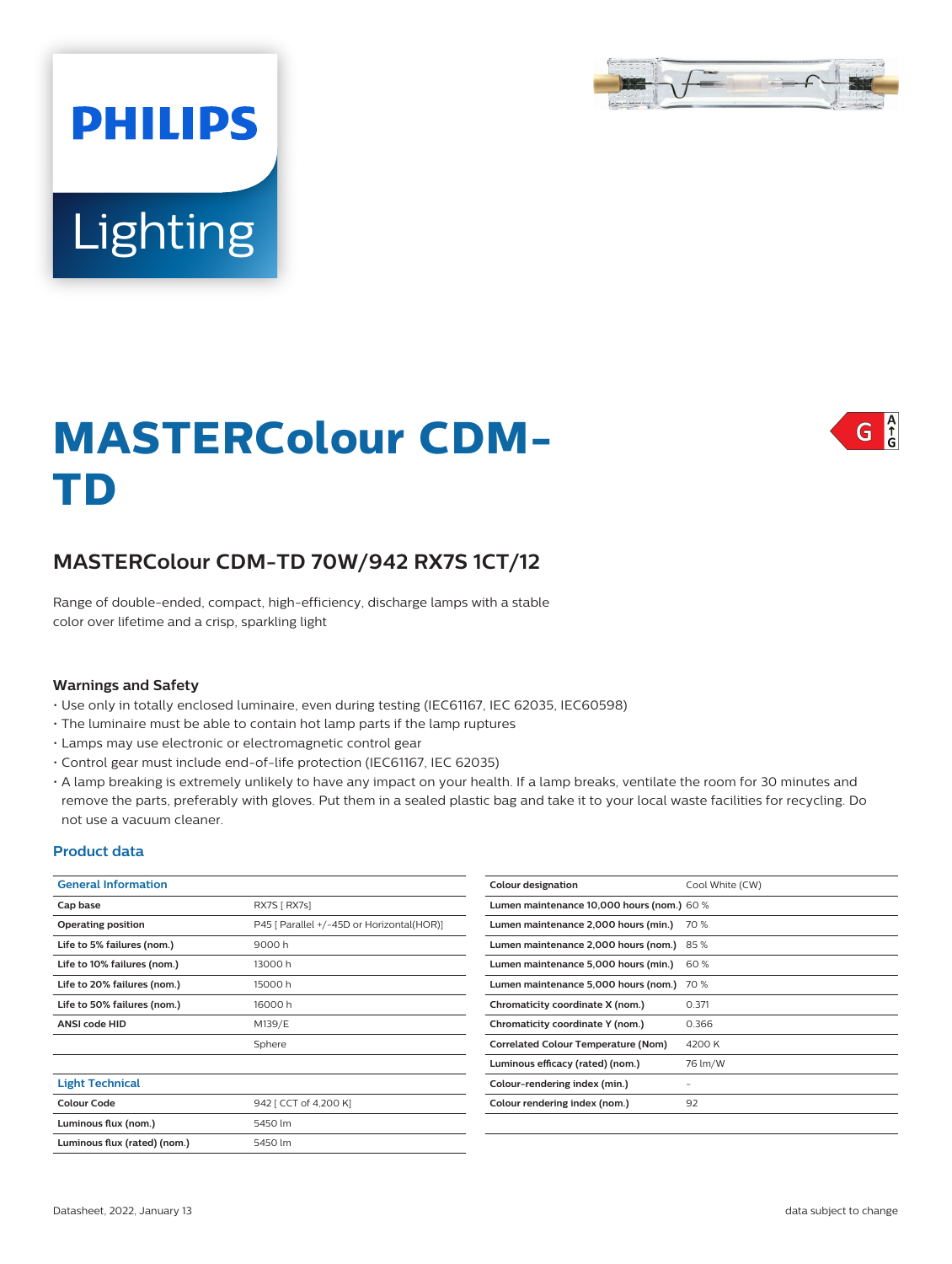# **MASTERColour CDM-TD**

| <b>Operating and Electrical</b> |                  |
|---------------------------------|------------------|
| Power (Rated) (Nom)             | 71.5 W           |
| Lamp current run-up (max.)      | 1.4A             |
| Lamp current (EM) (nom.)        | 0.98A            |
| Ignition supply voltage (max.)  | 198 V            |
| Ignition peak voltage (max.)    | 5000 V           |
| Ignition supply voltage (min.)  | 198 V            |
| Re-ignition time (min.) (max.)  | $15 \text{ min}$ |
| Ignition time (max.)            | 30 <sub>s</sub>  |
| Voltage (Max)                   | 98 V             |
| Voltage (Min)                   | 82 V             |
| <b>Voltage (Nom)</b>            | 90 V             |
|                                 |                  |
| <b>Controls and Dimming</b>     |                  |
| <b>Dimmable</b>                 | <b>No</b>        |
| Run-up time 90% (max.)          | 3 min            |
|                                 |                  |
| <b>Mechanical and Housing</b>   |                  |
| <b>Lamp Finish</b>              | Clear            |
| <b>Bulb shape</b>               | T22 [ T 22mm]    |
|                                 |                  |
| <b>Approval and Application</b> |                  |
| <b>Energy Efficiency Class</b>  | G                |
| Mercury (Hg) content (max.)     | 4.7 mg           |
| Mercury (Hg) content (nom.)     | 4.8 mg           |

| Energy consumption kWh/1,000 hours   | 72 kWh                           |
|--------------------------------------|----------------------------------|
|                                      | 473339                           |
|                                      |                                  |
| UV                                   |                                  |
| PET (NIOSH) (min.)                   | 8 h/500lx                        |
| Damage factor D/fc (max.)            | 0.4                              |
|                                      |                                  |
| <b>Luminaire Design Requirements</b> |                                  |
| Bulb temperature (max.)              | 500 °C                           |
| Pinch temperature (max.)             | 280 °C                           |
|                                      |                                  |
| <b>Product Data</b>                  |                                  |
| Full product code                    | 871150020002015                  |
| Order product name                   | MASTERColour CDM-TD 70W/942 RX7s |
|                                      | 1CT/12                           |
| EAN/UPC - product                    | 8711500200020                    |
| Order code                           | 20002015                         |
| SAP numerator - quantity per pack    | 1                                |
| Numerator - packs per outer box      | 12                               |
| <b>SAP</b> material                  | 928084705133                     |
| SAP net weight (piece)               | 21.000 g                         |
| <b>ILCOS</b> code                    | MD/UB-70/942-H-RX7s-22/117.6     |

## **Dimensional drawing**

 $\overline{O}$ 

| Product                                                       | $D(max)$ $D$ $O$ $C(max)$ |  |  |
|---------------------------------------------------------------|---------------------------|--|--|
| MASTERColour CDM-TD 70W/942 RX7s 22 mm 0.75 in 7 mm 119.63 mm |                           |  |  |
| 1CT/12                                                        |                           |  |  |

**MASTERColour CDM-TD 70W/942 RX7s 1CT/12**